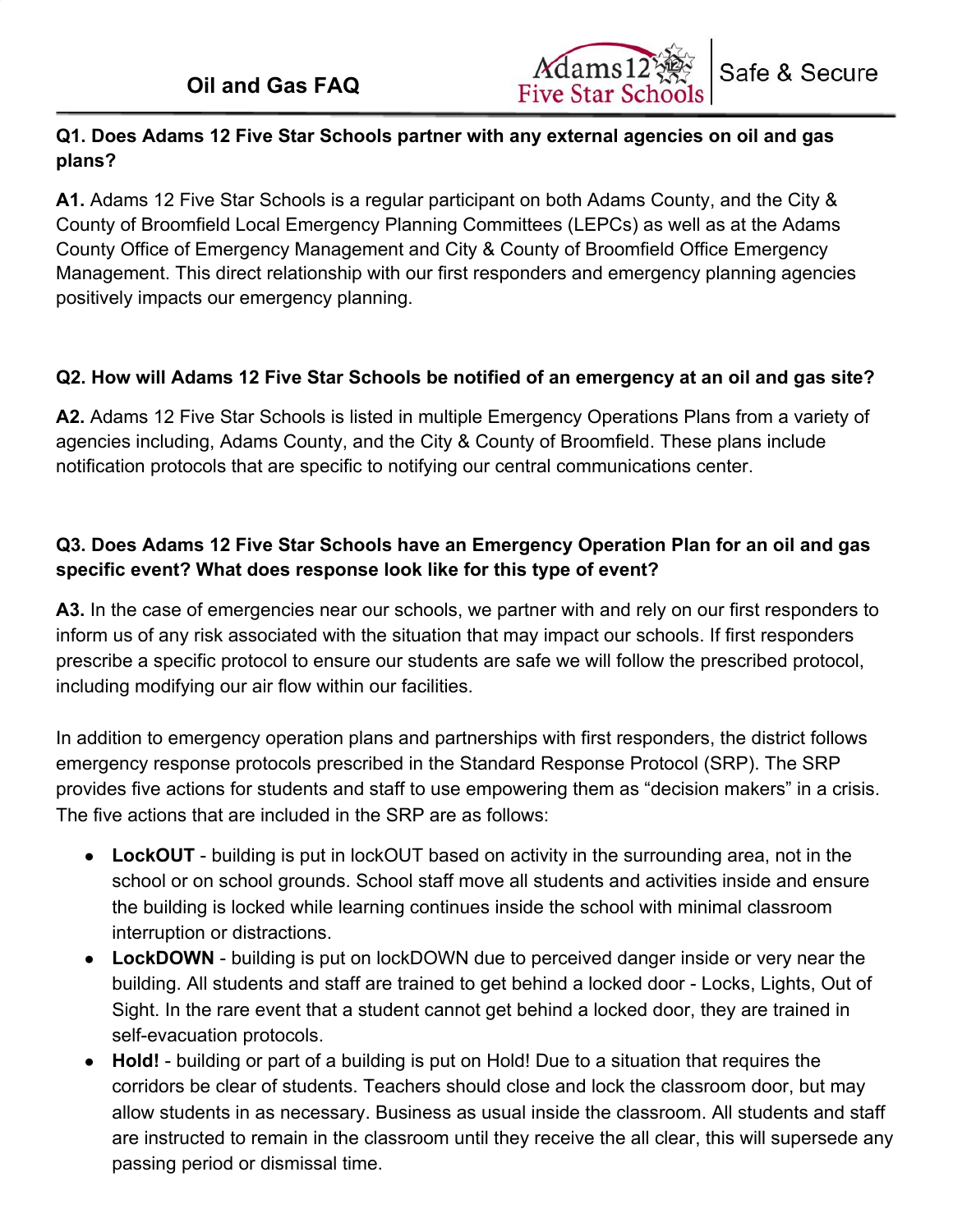- **Shelter**  students and staff are instructed to take safe shelter due to a situation in or near the school.
- **Evacuate**  students and staff are moved to a new or safe location due to a situation in or near the school building.

The two actions of the SRP most used if an emergency occurred at an oil and gas site are **shelter-in-place** or **evacuate the building**. Each school in the Five Star District has predetermined shelter-in-place areas for each classroom, as well as, an on-site and off-site evacuation point. Additional measures may be implemented as needed depending on the needs of the school and surrounding community.

Learn more about the SRP at [www.adams12.org/emergency-preparedness](http://www.adams12.org/emergency-preparedness)

### **Q4. How will parents be notified of an oil and gas event near a school in the Five Star District?**

**A4.** In the event of an oil and gas emergency near a school in the Five Star District, we will follow our standard notification processes outlined at [www.adams12.org/safety](http://www.adams12.org/safety).

Please note that if you live in a community affected by an oil and gas event you may receive notification from your local governments (city/county) before the school district sends out a notification or vice versa. It's important to know that we will only send out notification after we can verify the source, credibility, severity and next steps to ensure effective communication.

# **Q5. What is a parent's role in an oil and gas event?**

A5. The district sends all safety messages to families based on contact information found in *[Infinite](https://ic.adams12.org/campus/portal/adams12.jsp)* [Campus.](https://ic.adams12.org/campus/portal/adams12.jsp) It is vital to keep your household information updated. Parents are encouraged to opt-in for text message alerts in order to receive in the moment updates.

- Opting in is a two-step process:
	- 1) Make sure your cell phone number is listed in *[Infinite Campus](https://ic.adams12.org/campus/portal/adams12.jsp)* in the cell phone field. 2) Then text "YES" to 67857.



If you're at a school and an emergency occurs, follow protocol with students and staff.